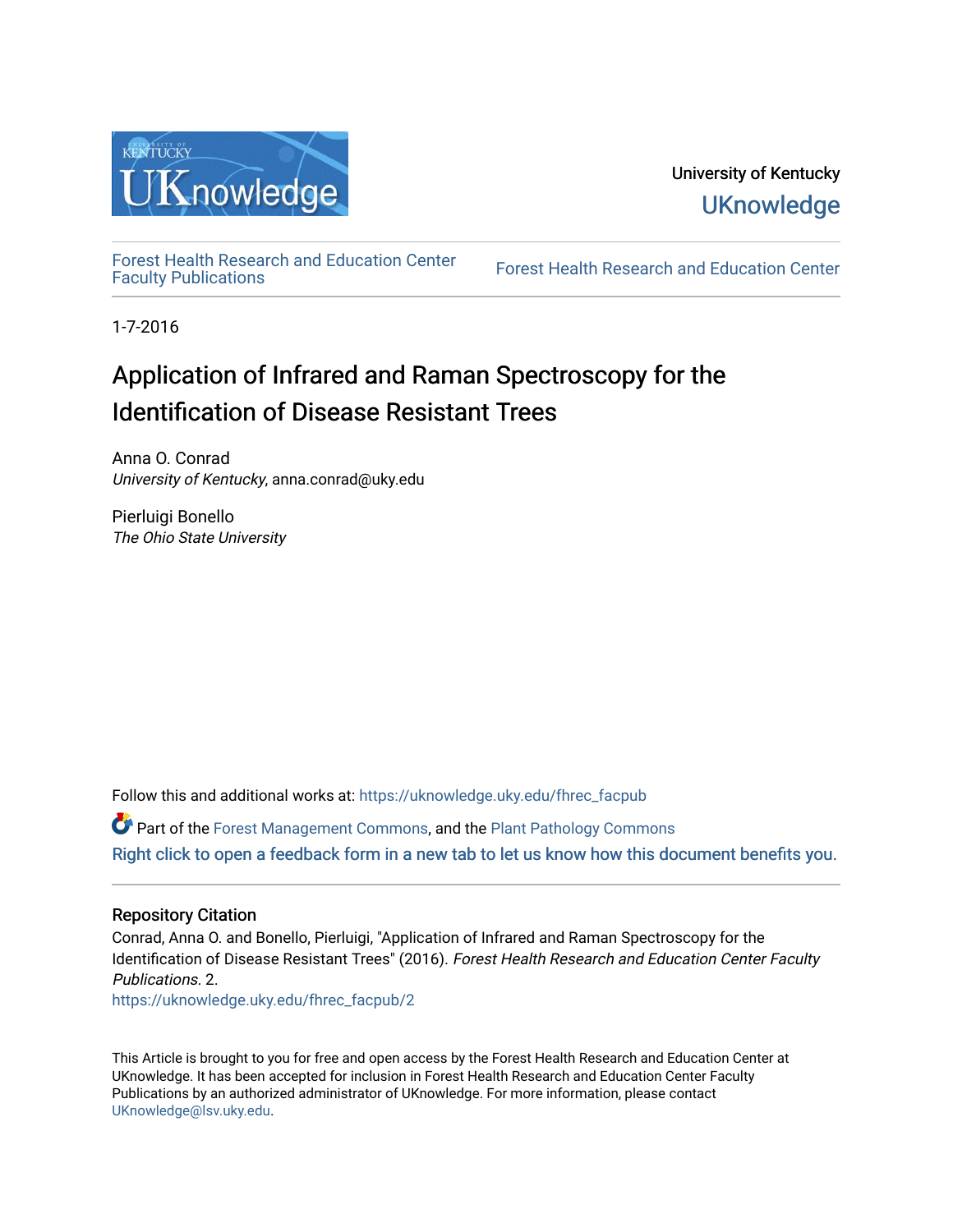# Application of Infrared and Raman Spectroscopy for the Identification of Disease Resistant Trees

Digital Object Identifier (DOI) https://doi.org/10.3389/fpls.2015.01152

# Notes/Citation Information

Published in Frontiers in Plant Science, v. 6, article 1152, p. 1-8.

Copyright © 2016 Conrad and Bonello.

This is an open-access article distributed under the terms of the [Creative Commons Attribution License](https://creativecommons.org/licenses/by/4.0/) [\(CC BY\)](https://creativecommons.org/licenses/by/4.0/). The use, distribution or reproduction in other forums is permitted, provided the original author(s) or licensor are credited and that the original publication in this journal is cited, in accordance with accepted academic practice. No use, distribution or reproduction is permitted which does not comply with these terms.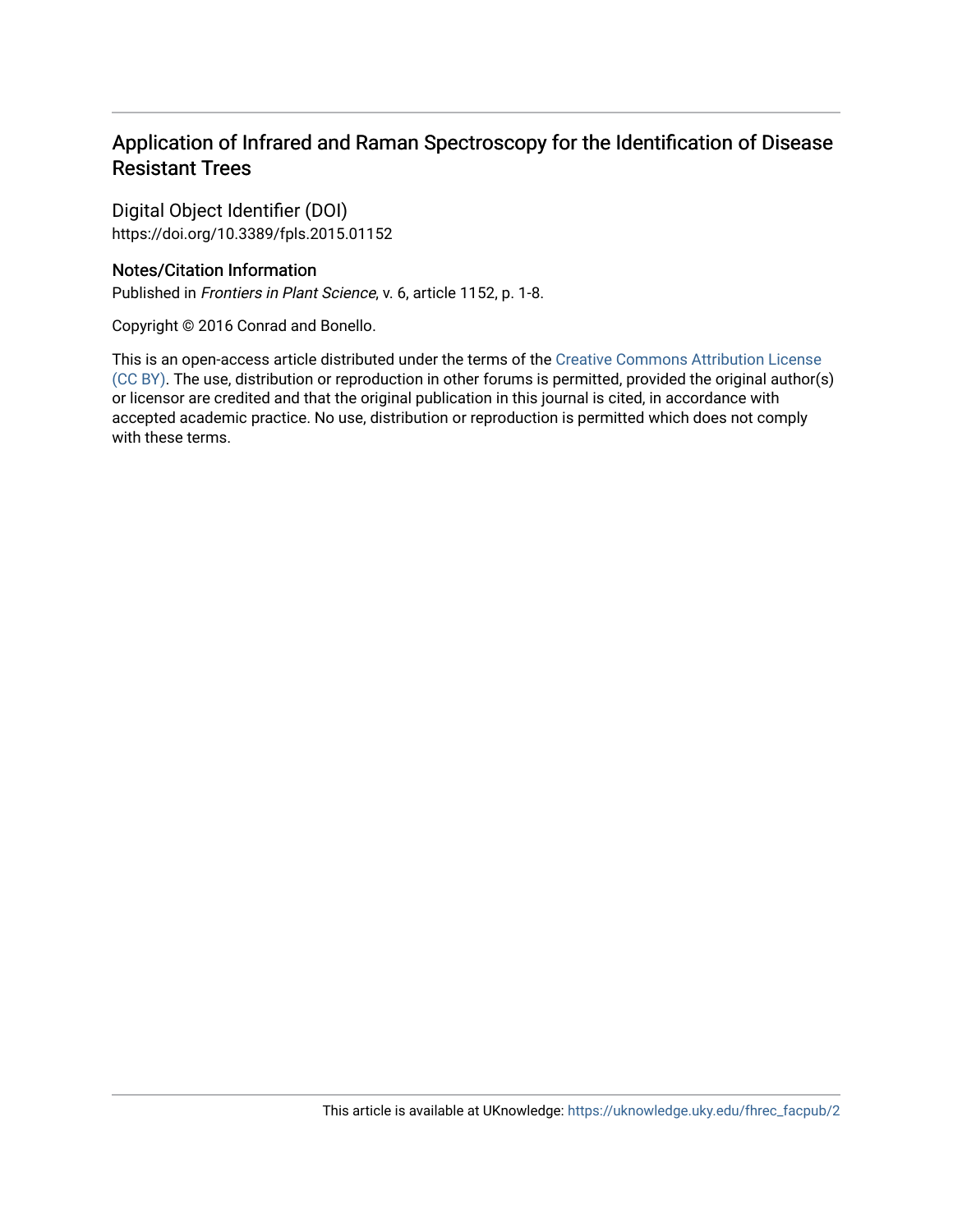



# Application of Infrared and Raman [Spectroscopy for the Identification of](http://journal.frontiersin.org/article/10.3389/fpls.2015.01152/abstract) Disease Resistant Trees

[Anna O. Conrad](http://loop.frontiersin.org/people/172936/overview)<sup>1\*</sup> and [Pierluigi Bonello](http://loop.frontiersin.org/people/64594/overview)<sup>2</sup>

*<sup>1</sup> Forest Health Research and Education Center, Department of Forestry, University of Kentucky, Lexington, KY, USA, <sup>2</sup> Department of Plant Pathology, The Ohio State University, Columbus, OH, USA*

New approaches for identifying disease resistant trees are needed as the incidence of diseases caused by non-native and invasive pathogens increases. These approaches must be rapid, reliable, cost-effective, and should have the potential to be adapted for high-throughput screening or phenotyping. Within the context of trees and tree diseases, we summarize vibrational spectroscopic and chemometric methods that have been used to distinguish between groups of trees which vary in disease susceptibility or other important characteristics based on chemical fingerprint data. We also provide specific examples from the literature of where these approaches have been used successfully. Finally, we discuss future application of these approaches for wide-scale screening and phenotyping efforts aimed at identifying disease resistant trees and managing forest diseases.

### **OPEN ACCESS**

#### *Edited by:*

*Roger Deal, Emory University, USA*

*Reviewed by: Steve Woodward, University of Aberdeen, UK Alejandro Solla, Universidad de Extremadura, Spain*

*\*Correspondence:*



#### *Anna O. Conrad*

*is a Postdoctoral Scholar at the Forest Health Research and Education Center at University of Kentucky. Her research interests are in mechanisms of tree resistance to biotic and abiotic stresses. [anna.conrad@uky.edu](mailto:anna.conrad@uky.edu)*

> *Received: 15 October 2015 Accepted: 04 December 2015 Published: 07 January 2016*

#### *Citation:*

*Conrad AO and Bonello P (2016) Application of Infrared and Raman Spectroscopy for the Identification of Disease Resistant Trees. Front. Plant Sci. 6:1152. doi: [10.3389/fpls.2015.01152](http://dx.doi.org/10.3389/fpls.2015.01152)* Keywords: trees, disease, resistance, infrared and Raman spectroscopy, chemometrics

# INTRODUCTION

Forest tree species are increasingly being threatened by native and introduced pathogens as a result of globalization and climate change, which can alter the life cycles of pathogens that have co-evolved with tree hosts and facilitate the spread of non-native and invasive pathogens to areas where native tree species lack specific defenses against them. Because non-native and invasive species continue to be introduced, regulations have been imposed by government organizations to curtail the spread of pathogens capable of causing disease in naïve habitats [\(Frankel, 2008;](#page-8-0) [Potter et al., 2011\)](#page-9-0). However, these efforts have had no real impact on our ability to contain pathogens due to failure to sever the pathways by which non-native and invasive species enter naïve areas [\(Liebhold et al., 2012\)](#page-8-1), uncontrollable pathogen dispersal patterns and potential, and the effects of global change, which has made many areas more suitable to invasion by destructive agents [\(Rustad et al., 2012;](#page-9-1) reviewed in [Sturrock et al., 2011\)](#page-9-2).

In general, few options exist for managing forest diseases, with preventative management (e.g., pathogen exclusion) likely to be the most effective. Other options such as chemical control, either before or after infection, may be effective on individual trees, e.g., in the urban landscape, but are logistically and economically impossible, and environmentally unacceptable, on large spatial scales, e.g., in a forest stand or at a landscape level. For these reasons, the identification and utilization of resistant trees for disease management and restoration of disturbed habitats should be a top priority [\(Telford et al., 2015;](#page-9-3) [Wingfield et al., 2015\)](#page-9-4). In many instances, intensive artificial selection of resistant trees is required since there is an insufficient amount of quantitative genetic variation to allow for natural recovery in forest populations [\(Ennos, 2015\)](#page-8-2). Examples of where resistant trees have been identified and bred using intensive artificial selection include: inter-specific chestnut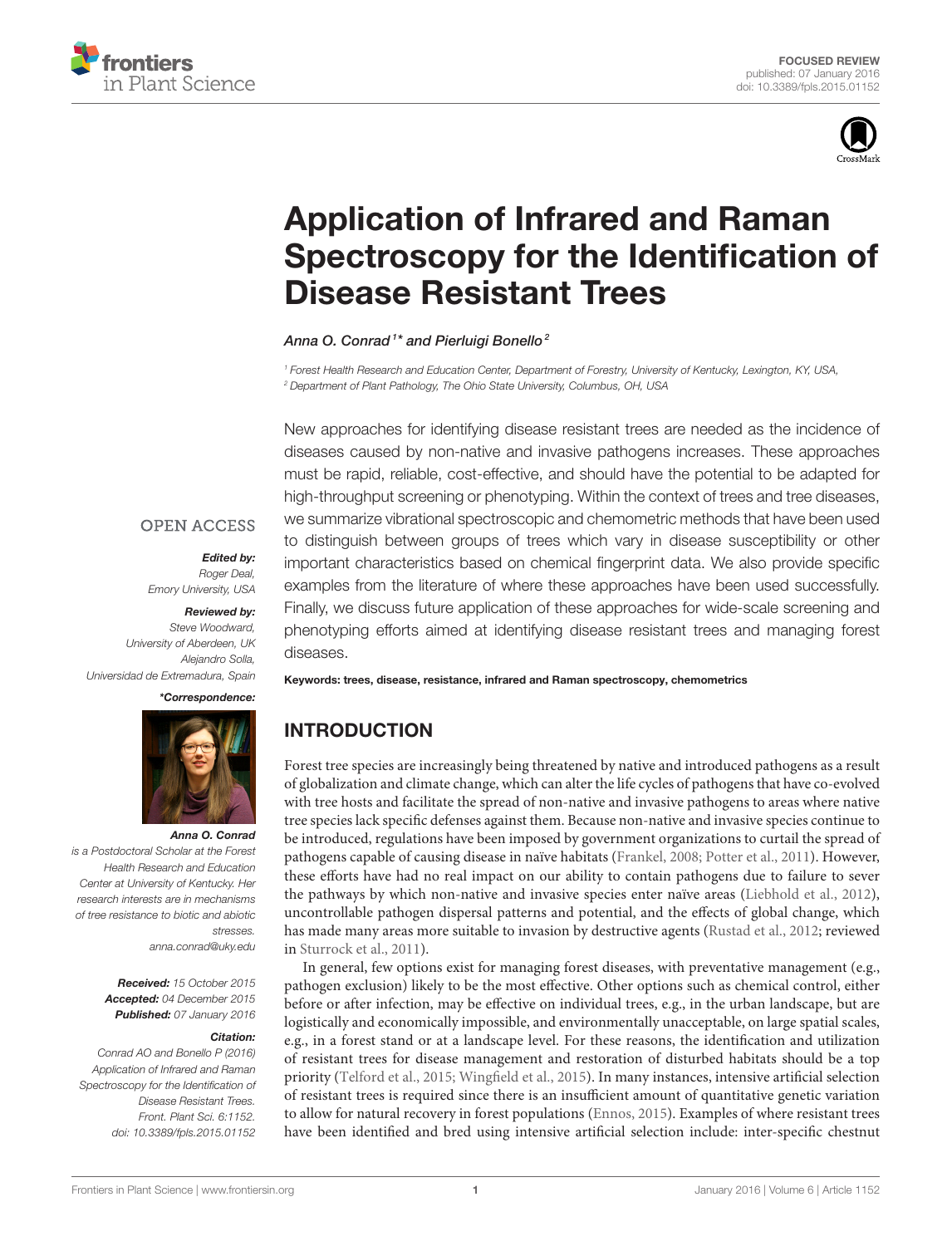hybrids resistant to Cryphonectria parasitica (causal agent of chestnut blight) [\(Burnham, 1988\)](#page-8-3), Port-Orford-cedar resistant to Phytophthora lateralis (causal agent of Port-Orford-cedar root rot) [\(Sniezko et al., 2012\)](#page-9-5), and elm tolerant to Ophiostoma novoulmi (causal agent of Dutch elm disease) [\(Martín et al., 2015\)](#page-8-4).

However, even successful breeding programs face many challenges, including dealing with long lifespans and generation times of most tree species [\(Telford et al., 2015\)](#page-9-3). For example, breeding programs for chestnut, Port-Orford-cedar, and elm have taken decades to produce any resistant or tolerant germplasm [\(Burnham, 1988;](#page-8-3) [Oh et al., 2006;](#page-9-6) [Martín et al.,](#page-8-4) [2015\)](#page-8-4). In addition, methods for screening and phenotyping trees for disease **resistance** typically rely on artificial inoculation or natural infection of individual trees. This approach is labor and time intensive, and is not suitable for rapid, high-throughput screening, or phenotyping [\(Neale and Kremer, 2011\)](#page-9-7). Finally, in instances where intensive artificial selection is not feasible, highthroughput methods, not reliant on artificial or natural infection, are needed to assess the proportion of resistant trees within a population. This type of information can be used to facilitate and dictate what, if any management practices are implemented.

#### KEY CONCEPT 1 | Resistance

Trees are classified as resistant based on qualitative and/or quantitative attributes. For example, a tree with a lesion length, caused by pathogen infection, at or below some critical threshold, could be defined as resistant. A tree that no longer shows active symptoms of disease, after an initial display of those symptoms, i.e., a tree that is in remission, could also be considered resistant.

Genetic and genomic approaches, including genomic selection for quantitative traits, like disease resistance, are being developed and are currently used in some high value tree crops such as Pinus taeda (loblolly pine) [\(Resende et al., 2012\)](#page-9-8). However, these approaches have not been widely implemented because the genetic basis of host resistance is still unknown for many forest pathosystems [\(Neale and Kremer, 2011;](#page-9-7) Muranty et al., [2014\)](#page-9-9). Therefore, more rapid and less expensive alternative approaches are needed for screening and phenotyping trees, especially non-model tree species.

One such approach, which has the potential to overcome current screening and phenotyping limitations, utilizes infrared (IR) or Raman spectroscopy to generate chemical fingerprints of biological samples. **Chemical fingerprinting** can be combined with **chemometrics**—multivariate analysis of chemical data—to identify spectral features that differentiate two or more groups [\(Fiehn, 2001,](#page-8-5) [2002;](#page-8-6) [Goodacre et al., 2004;](#page-8-7) [Xia and Wishart, 2011\)](#page-9-10).

#### KEY CONCEPT 2 | Chemical fingerprinting

A comprehensive analysis of all the chemicals (metabolites) present within a given sample; individual chemicals are not separated, identified, or quantified.

#### KEY CONCEPT 3 | Chemometrics

Multivariate statistical analysis of chemical data that is aimed at identifying differences between two or more groups. In the context of tree disease resistance, chemometrics is used to identify spectral signatures that are capable of distinguishing between resistant and susceptible trees.

Vibrational spectroscopy-based approaches, like Fouriertransform mid-infrared (FT-IR) spectroscopy, near-infrared (NIR) reflectance spectroscopy, and Raman spectroscopy typically are more rapid, reproducible, and reliable than traditional metabolomic methods, like high performance liquid chromatography [\(Fiehn, 2001,](#page-8-5) [2002\)](#page-8-6). Chemical fingerprint data generated from IR and Raman spectrometers can be analyzed using various chemometric methods, like principal components analysis (PCA), soft independent modeling of class analogy (SIMCA), or partial least squares regression (PLSR) (Goodacre et al., [2004;](#page-8-7) [Allwood et al., 2008;](#page-8-8) [Cozzolino, 2014\)](#page-8-9).

Although spectroscopic approaches have been widely used to assess the physiological status of trees, particularly in relation to water stress, there are relatively few examples of where vibrational spectroscopy-based methods, combined with chemometrics, have been used to distinguish between trees that vary in disease susceptibility. Early examples are provided in a series of papers by Martin et al. in the mid to late 2000s, in which the authors detailed the use of FT-IR spectroscopy, combined with chemometrics, to distinguish between elm species and clones that differed in susceptibility to O. novo-ulmi before and after infection [\(Martin et al., 2005a](#page-9-11)[,b;](#page-8-10) [Martín et al., 2007,](#page-9-12) [2008\)](#page-9-13). More recently [Conrad et al. \(2014\)](#page-8-11) utilized FT-IR spectroscopy combined with chemometrics to identify Quercus agrifolia (coast live oak) naturally resistant to the non-native and invasive pathogen Phytophthora ramorum, the causal agent of sudden oak death.

The extensive use of vibrational spectroscopy-based methods in many different scientific disciplines is a testament to their general applicability and relative ease of use. For example, these methods have been used for human disease diagnosis [\(Ellis and Goodacre, 2006\)](#page-8-12) and for general plant phenotyping [\(Cozzolino, 2014;](#page-8-9) [Li et al., 2014\)](#page-8-13). However, these methods have not been widely adopted for the study and identification of disease resistant trees, perhaps because most forest pathologists, and tree breeders are unaware of their potential applicability to this field. Therefore, the focus of this review is to: (1) summarize commonly used vibrational spectroscopic tools and chemometric methods, (2) provide specific examples of where such tools have been used in the context of trees and tree diseases, and (3) discuss future applications of this technology for large-scale screening and identification of disease resistant trees.

# VIBRATIONAL SPECTROSCOPY-BASED METHODS FOR CHEMICAL FINGERPRINTING

Vibrational spectroscopy-based methods, which include IR and Raman spectroscopy, can produce chemical fingerprints of solid, liquid, and gaseous samples, and have the capability to be adapted for high-throughput analysis [\(Diem, 1993;](#page-8-14) [Fiehn, 2001\)](#page-8-5). Solid samples include intact leaf or twig tissue, or ground tissue. Liquid extracts from tree tissues can also be analyzed, often with benchtop or portable (i.e., smaller and easier to transport) devices in laboratory settings. Handheld devices can be used beyond the laboratory and are most appropriate for in-field or forest applications.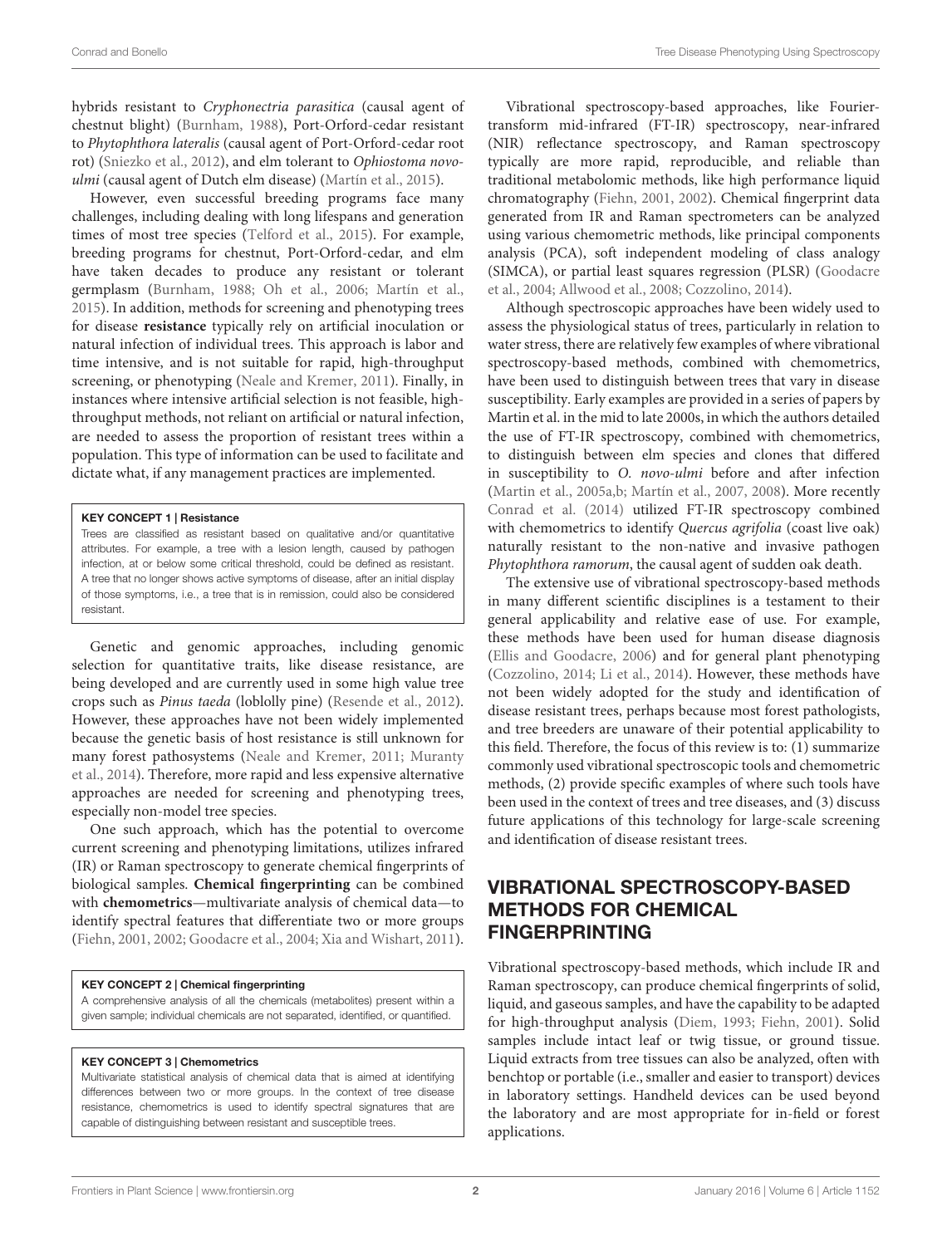# Fourier-Transform (mid)-Infrared (FT-IR) **Spectroscopy**

FT-IR spectroscopy measures changes in the molecular absorption of IR radiation and vibrations (e.g., stretching, bending, deformation), which are influenced by molecular structure [\(Diem, 1993;](#page-8-14) [Guillén and Cabo, 1997;](#page-8-15) Ellis and Goodacre, [2006;](#page-8-12) reviewed in [Rodriguez-Saona and Allendorf,](#page-9-14) [2011\)](#page-9-14). It is commonly used to examine the mid-infrared (MIR) spectral region, which ranges from 4000 to 600 cm<sup>-1</sup> (cm<sup>-1</sup> $$ inverse wavenumbers) or 2500–25,000 nm (reviewed in Ellis and Goodacre, [2006;](#page-8-12) [Cozzolino, 2014\)](#page-8-9). FT-based methods use interferometers to collect and focus emitted light, and with FT-IR spectroscopy all the wavelengths are analyzed simultaneously as they arrive at the detector [\(Diem, 1993\)](#page-8-14).

Fourier transformation is also combined with NIR and Raman spectroscopy; however, for the purpose of this review, FT-IR spectroscopy will be used to describe analyses of the MIR spectral region, unless otherwise noted. The MIR spectral region contains many sharp peaks and thus is information rich (**[Figure 1](#page-4-0)**), which is why it is often said to contain the fingerprint region or zone [\(Ellis and Goodacre, 2006\)](#page-8-12). One potential disadvantage of using the MIR spectral region for analysis is that water absorbs strongly in this region. To mitigate this, different approaches can be used to remove potentially obscuring signals, such as sample dehydration or utilization of attenuated total reflectance attachments (reviewed in Ellis and Goodacre, [2006\)](#page-8-12).

Laboratory benchtop and portable FT-IR spectrometers are most commonly used for sample analysis, although handheld devices equipped with attenuated total reflectance accessories are available [\(Sorak et al., 2012;](#page-9-15) [Santos et al., 2013\)](#page-9-16). Handheld devices could be readily adopted for in-field (forest) use, though device size may impact measurements, since smaller devices may have reduced performance [\(Sorak et al., 2012\)](#page-9-15). Still, the obvious benefits of handheld devices—i.e., potential for infield measurement of chemical fingerprints, without the need to process samples in the laboratory—would likely outweigh any reduction in measurement performance.



<span id="page-4-0"></span>collected in the mid-IR region (4000–700 cm−1) from *Quercus agrifolia*. FT-IR spectroscopy produces chemical fingerprints that can be analyzed using chemometrics to identify spectral differences between resistant and susceptible trees.

### Near-Infrared (NIR) Spectroscopy

Like with FT-IR spectroscopy, the attenuation of the IR beam as it passes through the sample is monitored by NIR spectroscopy as a function of wavelength (or wavenumber) [\(Diem, 1993\)](#page-8-14). Minimum sample preparation is required for NIR spectroscopy, and sample analysis is relatively straightforward. NIR spectrometers—which cover spectral ranges from 13,400 to 4000 cm−<sup>1</sup> (750–2500 nm)—are capable of analyzing organic chemical structures containing O-H, N-H, and C-H bonds [\(Foley et al., 1998;](#page-8-16) [Cozzolino, 2014\)](#page-8-9). Unique physico-chemical properties of different molecules result in characteristic spectra through wavelength-dependent scattering and absorption [\(Cozzolino, 2014\)](#page-8-9). However, unlike analysis in the MIR region, peaks from NIR spectroscopy are not distinct or sharp and can be lower in intensity [\(Foley et al., 1998;](#page-8-16) [Cozzolino, 2014\)](#page-8-9).

There are many commercial options available for highthroughput screening and/or phenotyping using portable and handheld NIR spectrometers, some of which come equipped with interchangeable accessories, like fiber-optic probes (Foley et al., [1998;](#page-8-16) [Sorak et al., 2012;](#page-9-15) [Warburton et al., 2014\)](#page-9-17). While NIR spectrometers may be less sensitive and accurate than FT-IR spectrometers and Raman spectrometers (see below), ease of use and generally lower costs for NIR sample analysis make it an ideal tool for rapidly screening trees for disease resistance (Lupoi et al., [2014\)](#page-8-17).

## Raman Spectroscopy

Raman spectroscopy also is capable of producing chemical fingerprints; however, Raman spectroscopy measures the exchange of energy at a given wavelength after molecules are irradiated with an excitation source, such as a laser (Ellis and Goodacre, [2006;](#page-8-12) [Lupoi et al., 2014\)](#page-8-17). Instead of measuring the attenuation of light itself (as in IR spectroscopy), Raman spectroscopy measures the spectra of scattering photons coming from the sample [\(Diem, 1993\)](#page-8-14). Raman shifts in wavelength of incident laser light are analogous to IR absorption by molecules after they are interrogated with an IR beam [\(Ellis and Goodacre,](#page-8-12) [2006\)](#page-8-12). For this reason, data analysis is essentially the same for IR and Raman spectroscopy.

One potential disadvantage of using Raman spectroscopy is that the Raman effect may be weak, requiring longer signal collection times (i.e., the amount of time spectra must be collected by the detector) [\(Ellis and Goodacre, 2006\)](#page-8-12). Still, there are many advantages to using Raman spectroscopy. For example, handheld and portable Raman spectrometers may be more appropriate for on-site qualitative analysis than other IRbased devices, because the laser focus can be positioned directly on a sample—e.g., a sample can be analyzed even if stored in a plastic bag or glass vial—and water does not have an obscuring effect on spectra [\(Ellis and Goodacre, 2006;](#page-8-12) [Sorak et al., 2012\)](#page-9-15).

# CHEMOMETRIC ANALYSIS OF CHEMICAL FINGERPRINT DATA

Regardless of the approach used to generate chemical fingerprints of biological samples, fingerprint data must be analyzed using appropriate methods (i.e., chemometrics) in order to reveal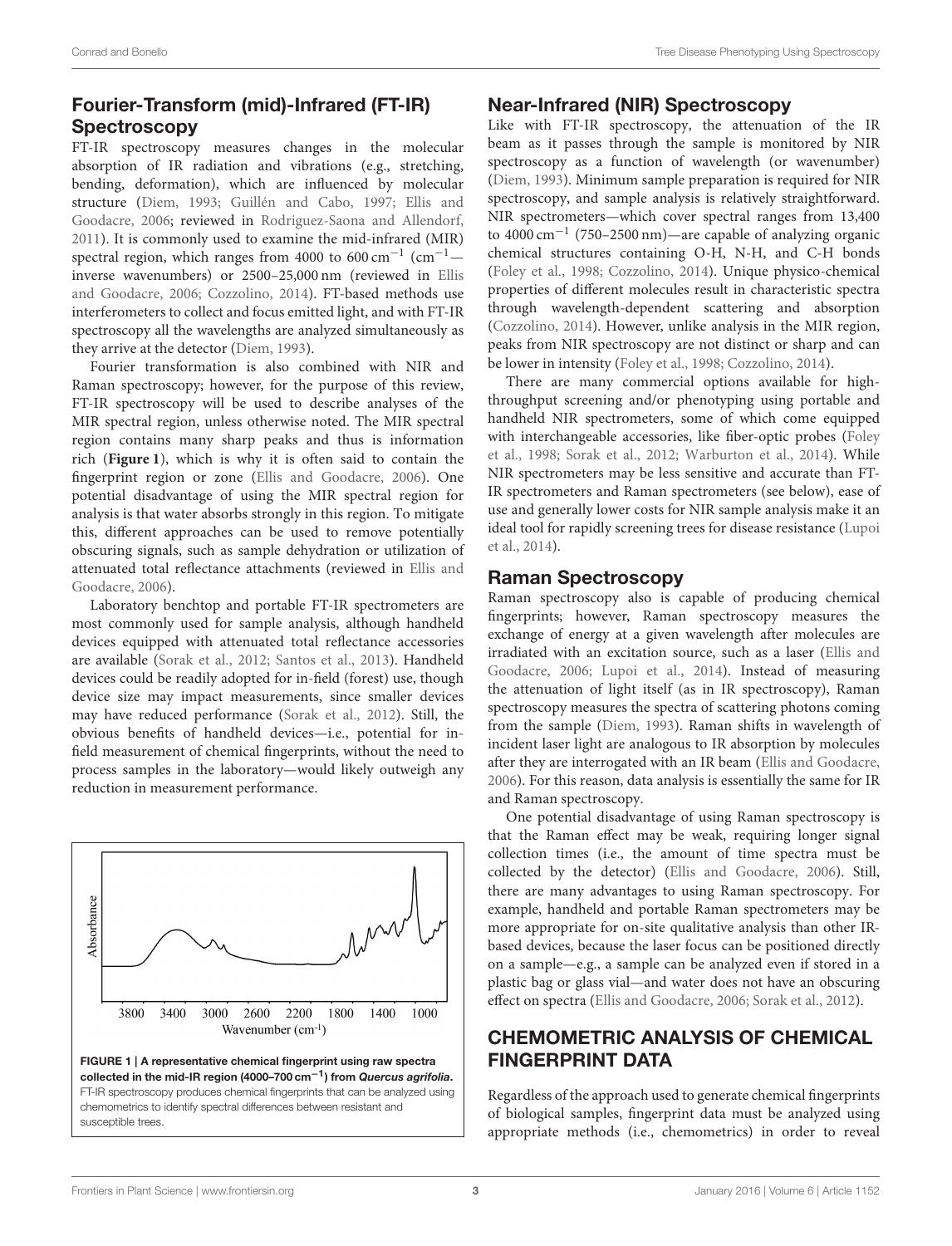underlying spectral patterns that may be associated with variation between groups, either before or after pathogen infection, and ultimately to develop accurate models for predicting tree resistance. There are three primary steps to analyzing chemical fingerprints: (1) pre-processing of raw data to minimize background noise and to improve model fit; (2) chemometric methods, including methods for data visualization, data mining, data reduction, and predictive modeling; and (3) model validation, including methods for assessing model fit and accuracy.

### Data Pre-processing

Pre-processing methods are needed to deconvolute overlapping bands (peaks), minimize background and noise, and improve model predictions. There are a variety of different methods for spectral data normalization and smoothing, which can be used individually or in combination. Commonly used methods for pre-processing spectral data can be found in **[Table 1](#page-5-0)**.

## Chemometric Methods

In order to use chemical fingerprints to develop models capable of accurately grouping trees based on variation in susceptibility, data need to be visualized and the most important spectra for discriminating between groups need to be identified (Gierlinger et al., [2003;](#page-8-18) [Durgante et al., 2013\)](#page-8-19). The chemometric methods used should be able to reduce the dimensionality of data and handle potential co-linearity between variables. These methods should also be capable of identifying which factors or latent variables are most important and should be included in the final model. Calibration models (i.e., models developed from a **training data set**) that are over-fit contain too many factors or latent variables and thus take into account random noise (Lupoi et al., [2014\)](#page-8-17). Over-fit models may appear to be more accurate when tested against training data, but will make less accurate predictions when used on a **testing data set**, and can be avoided by using cross validation (see subsequent section) [\(Moore et al.,](#page-9-18) [2010;](#page-9-18) [Lupoi et al., 2014\)](#page-8-17).

There are two primary types of chemometric models: supervised (a priori groupings used to inform the model)

<span id="page-5-0"></span>TABLE 1 | Commonly used pre-processing methods for infrared spectroscopy and Raman spectroscopy derived data.

| Pre-processing method                       | <b>Description</b>                                                                                                                              |
|---------------------------------------------|-------------------------------------------------------------------------------------------------------------------------------------------------|
| Standard normal variate (SNV)               | Multiplicative scatter and particle size<br>interference is removed (Barnes et al., 1989).                                                      |
| Multiplicative scatter<br>correlation (MSC) | Corrects for noise and scatter; removes<br>multiplicative effects (Lupoi et al., 2014).                                                         |
| Derivative                                  | First and second derivative functions are<br>commonly used to reduce error and resolve<br>overlapping bands (peaks) (Sankaran et al.,<br>2010). |
| Savitzky-Golay polynomial<br>filter         | For smoothing and derivatizing data (Gierlinger<br>et al., 2003).                                                                               |
| Detrending                                  | Corrects for variation in baseline shifts and<br>co-linearity (Barnes et al., 1989).                                                            |

#### KEY CONCEPT 4 | Training and testing data sets

Training data are used to build a predictive model, whereas testing data, which were not included in the training data set, are used for model validation and can also be used to assess model sensitivity and specificity.

and unsupervised (a priori groupings are not used to inform the model). There are many methods for supervised analysis, including: SIMCA, partial least squares discriminant analysis (PLS-DA), PLSR, and linear discriminant analysis (LDA) [\(Sankaran et al., 2010;](#page-9-19) [Guzmán et al., 2012;](#page-8-21) [Durgante et al.,](#page-8-19) [2013\)](#page-8-19). For supervised analysis, samples must be grouped (i.e., phenotyped) using reliable and accurate methods. Among unsupervised approaches, PCA is used most widely. Based on our review of literature related to trees and IR and Raman spectroscopy, we compiled a list of commonly used chemometric methods and included a general description of each method in **[Table 2](#page-6-0)**. Finally, while some methods can be used independently (e.g., SIMCA), others should be used in conjunction (e.g., PCA combined with DFA or LDA) to identify important spectra and to develop models capable of discriminating between groups of trees that vary in disease susceptibility. See **[Figure 2](#page-6-1)** for an example of a hypothetical output from SIMCA analysis.

# Model Validation

The final step in analysis of chemical fingerprint data, **model validation** is the most important for ensuring that accurate and

### KEY CONCEPT 5 | Model validation

In order to ensure accurate predictions, models must be validated by testing model predictions on a naïve data set (i.e., testing data set) or by using cross-validation methods, such as leave-one-out cross validation.

good-fitting models have been developed (see [Moore et al., 2010;](#page-9-18) [Sankaran et al., 2010;](#page-9-19) [Guzmán et al., 2012;](#page-8-21) O'Reilly-Wapstra et al., [2013;](#page-9-20) [Lupoi et al., 2014\)](#page-8-17). Validation can include testing the calibration model (i.e., the model derived from the training data set) on a testing data set, or using cross validation [\(Foley et al.,](#page-8-16) [1998\)](#page-8-16). For cross validation, the sample population is randomly divided into smaller groups and an iterative process is used to test predictions of one group based on calibration models developed from the remaining groups [\(Foley et al., 1998\)](#page-8-16). Leave-one-out cross validation (LOOCV) is a commonly used method that involves removing one individual (instead of group) at a time [\(Durgante et al., 2013;](#page-8-19) [Lupoi et al., 2014\)](#page-8-17). Validation using a testing set can be used when the sample size is large enough to split data sets into two, while cross validation methods may be more appropriate for data sets with smaller samples sizes and are more convenient because a testing data set does not need to be maintained [\(Foley et al., 1998\)](#page-8-16).

# CHEMICAL FINGERPRINTING OF TREES USING IR AND RAMAN SPECTROSCOPY

## FT-IR Spectroscopy

For more than 10 years, FT-IR spectroscopy combined with chemometrics has been used as a tool to discriminate between trees that differ in disease susceptibility before and after pathogen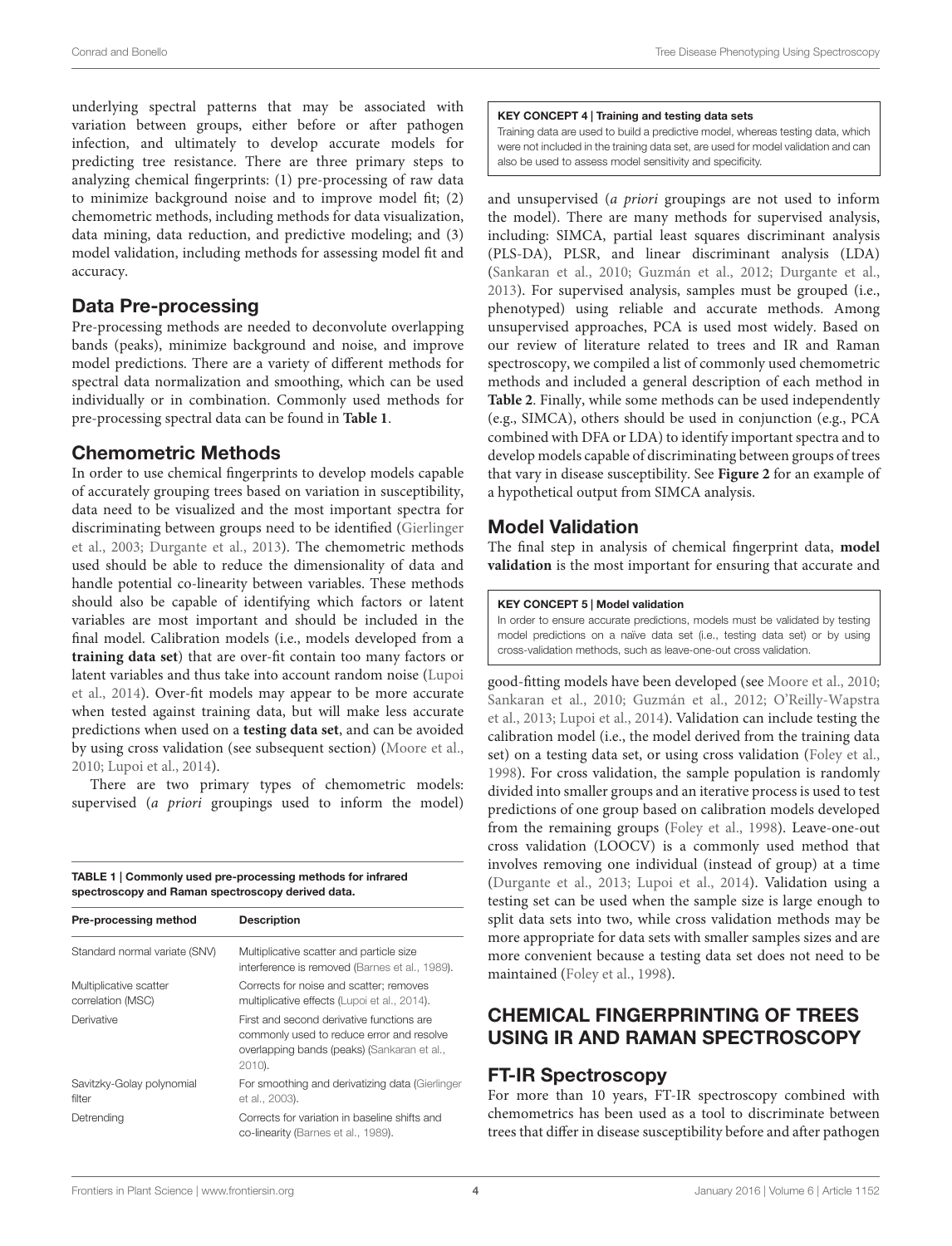<span id="page-6-0"></span>TABLE 2 | List of commonly used chemometric methods for visualizing and mining spectral data, and for building predictive models from spectral data for trees.

| <b>Chemometric method</b>                               | <b>Description</b>                                                                                                                                                                                                                                                                                                                                                                             |
|---------------------------------------------------------|------------------------------------------------------------------------------------------------------------------------------------------------------------------------------------------------------------------------------------------------------------------------------------------------------------------------------------------------------------------------------------------------|
| Discriminant function analysis<br>(DFA)                 | Supervised projection method, which identifies<br>regions that are important for separating<br>groups. A priori groupings used to measure<br>within and between group variance, and then<br>used to define optimal function for<br>discriminating a priori groups (Martín et al.,<br>2008).                                                                                                    |
| K-nearest neighbors (KNN)                               | Compares the distance between unknown<br>samples (testing set) and samples in the<br>training set. Samples are classified based on<br>proximity to training set samples (Guzmán<br>et al., 2012).                                                                                                                                                                                              |
| Linear discriminant analysis<br>(LDA)                   | A supervised method for classifying data with<br>two or more classes, which selects latent<br>variables that maximize variance between<br>groups and minimize variance within groups.<br>Uses a discriminant function to assign classes<br>to unknown samples (Sankaran et al., 2010;<br>Durgante et al., 2013).                                                                               |
| Principal components analysis<br>(PCA)                  | Unsupervised method for visualizing and<br>grouping data based on natural clustering<br>patterns. Can be used to reduce the<br>dimensionality of data, minimize co-linearity,<br>examine spectral variance, and identify outliers<br>(Gierlinger et al., 2003; Sankaran et al., 2010;<br>Guzmán et al., 2012; Durgante et al., 2013;<br>O'Reilly-Wapstra et al., 2013; Lupoi et al.,<br>2014). |
| Partial least squares<br>regression (PLSR)              | Combines methods for reduction of high<br>dimensional and potentially co-linear data with<br>regression to develop predictive (calibration)<br>models for quantitative traits of interest. This<br>supervised method is commonly used for the<br>analysis of NIR spectra (Fackler et al., 2007;<br>Moore et al., 2010; Conrad et al., 2014;<br>Warburton et al., 2014).                        |
| Partial least squares<br>discriminant analysis (PLS-DA) | Supervised classification analysis that resolves<br>separation between groups and identifies the<br>most important variables for discriminating<br>between groups. Similar to PLSR but with<br>categorical (qualitative) response variables<br>(Guzmán et al., 2012).                                                                                                                          |
| Soft independent modeling of<br>class analogy (SIMCA)   | A supervised classification method that<br>develops principal components models for<br>each training group and identifies important<br>variables for discriminating between groups.<br>Can be used to predict group memberships of<br>unknown samples (Guzmán et al., 2012;<br>Conrad et al., 2014).                                                                                           |

*Please refer to cited papers for additional information.*

infection. The elm (Ulmus spp.)-O. novo-ulmi pathosystem [\(Martin et al., 2005a,](#page-9-11)[b;](#page-8-10) [Martín et al., 2007,](#page-9-12) [2008\)](#page-9-13) is the most studied system. Using FT-IR spectroscopy combined with



<span id="page-6-1"></span>relative, dimension-free distance between samples (trees), and groupings of individual trees into resistant and susceptible phenotypes. Dashed lines represent critical sample residual thresholds. Trees in quadrant (A) would be classified as resistant by the SIMCA model, while trees in quadrant (B) would be classified as neither resistant nor susceptible, i.e., as ambiguous. Trees in quadrant (C) could be classified as either resistant or susceptible, and may therefore include trees of intermediate phenotype. Trees in quadrant (D) would be classified as susceptible.

chemometrics (e.g., PCA and DFA), [Martin et al. \(2005a,](#page-9-11)[b\)](#page-8-10) were able to monitor chemical changes in resistant and susceptible U. minor following infection with O. novo-ulmi. Using the same approach, [Martín et al. \(2007\)](#page-9-12) detected changes in chemical profiles, specifically in lignin levels, of inoculated U. minor and U. minor  $\times$  U. pumila hybrids compared to their respective noninoculated controls. Finally, they used chemical fingerprints from healthy xylem tissue to separate resistant U. pumila, susceptible U. minor, and resistant U. minor clones and identify spectral bands that were important for discriminating between those groups [\(Martín et al., 2008\)](#page-9-13).

More recently, [Hardoim et al. \(2015\)](#page-8-23) used FT-IR spectroscopy and chemometrics to examine changes in the metabolic patterns of Quercus suber roots following infection with the pathogen Phytophthora cinnamomi; significant differences in the intensity of certain spectral bands were detected between inoculated and mock-inoculated plants. [Vivas et al. \(2014\)](#page-9-21) also recently used a combined FT-IR spectroscopic and chemometric approach to analyze maternal effects on the MIR spectrum of Pinus pinaster before and after inoculation with the pathogen Fusarium circinatum, the causal agent of pitch canker disease. They found that control seedlings from an unfavorable maternal environment, which were previously found to be less tolerant to F. circinatum (compared to seedlings from a favorable maternal environment), showed higher mean absorbances in the MIR spectral region compared to control seedlings from a favorable maternal environment; the same pattern held for seedlings after pathogen inoculation [\(Vivas et al., 2014\)](#page-9-21). The authors concluded that variation in the intensity of the MIR spectrum may be associated with seedling carbohydrate content, and changes in carbohydrate content of seedlings following infection may impact their tolerance to F. circinatum [\(Vivas et al., 2014\)](#page-9-21).

In our own work, we used a combined FT-IR spectroscopy and chemometric approach to distinguish between resistant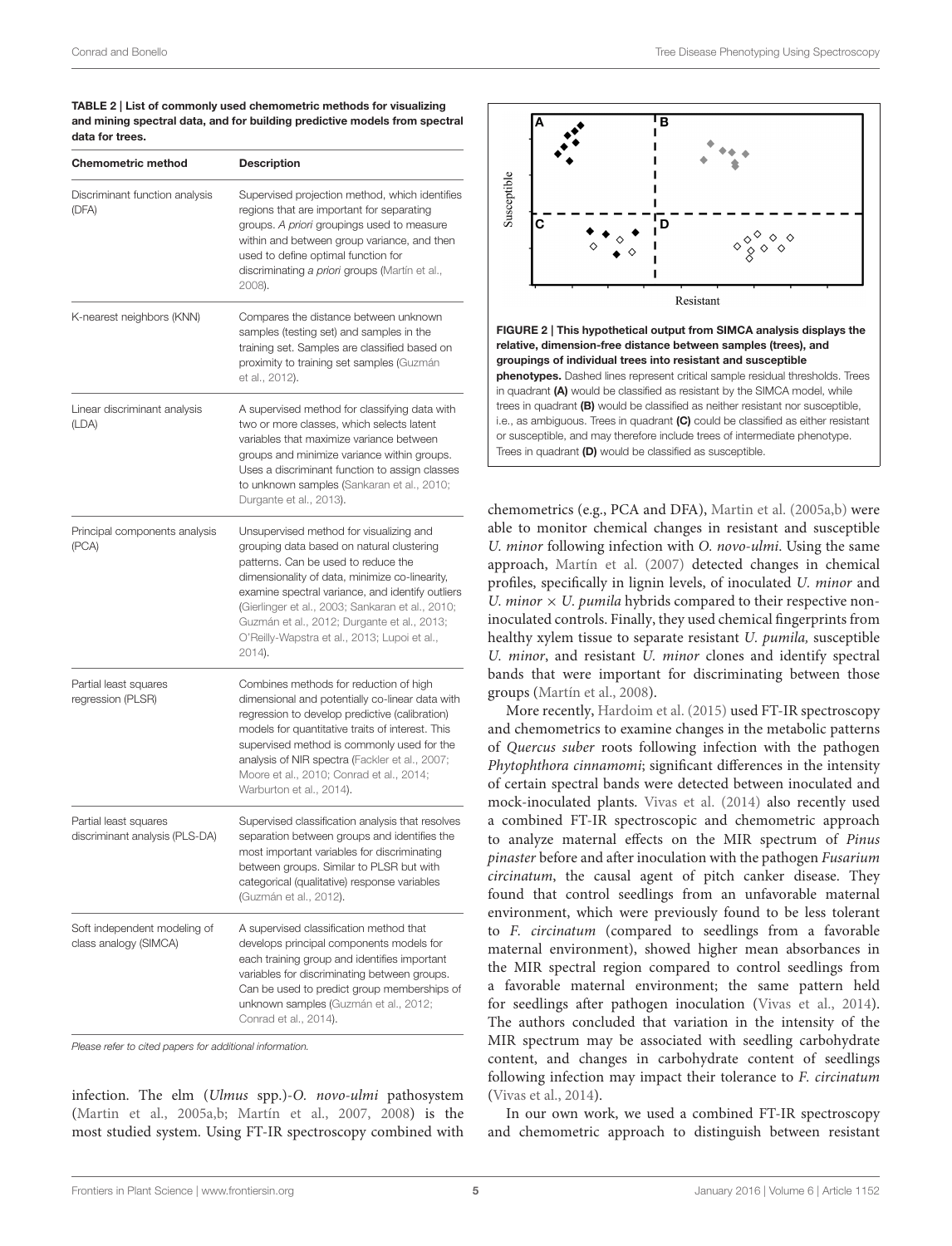and susceptible Q. agrifolia from natural populations before infection with the pathogen P. ramorum [\(Conrad et al., 2014\)](#page-8-11). SIMCA analysis was used to discriminate between resistant and susceptible Q. agrifolia trees and to identify the most important spectra for discriminating between those groups [\(Conrad et al.,](#page-8-11) [2014\)](#page-8-11). In addition, PLSR was used to estimate the concentration of specific phenolic compounds previously associated with Q. agrifolia resistance to P. ramorum, based on FT-IR spectra.

### NIR Spectroscopy

Even though NIR reflectance spectroscopy has been used widely, the technique has not been used extensively to screen trees for disease resistance. FT-NIR combined with PLSR was used to predict larch (Larix spp.) heartwood durability—a trait of interest in many tree breeding programs—and PCA was used to examine spectral variation between durability classes [\(Gierlinger et al.,](#page-8-18) [2003\)](#page-8-18). Furthermore, NIR spectroscopy combined with PLSR was used to predict decay resistance of Pinus sylvestris heartwood to the brown rot fungus Poria placenta [\(Flæte and Haartveit,](#page-8-24) [2004\)](#page-8-24). Although the authors were primarily interested in using the technology to assess natural tree durability after harvesting, the results suggest that NIR spectroscopy can be used to detect chemical differences between groups that are phenotypically different [\(Flæte and Haartveit, 2004\)](#page-8-24).

The ability to detect chemical differences between groups is important, because plant-derived chemicals are often associated with tree defense responses. For example [Moore et al. \(2010\)](#page-9-18) used NIR reflectance spectroscopy to examine the relationship between palatability of Eucalyptus foliage and the total amount of formylated phloroglucinol compounds (FPCs). FPCs are known deterrents of koala feeding [\(Moore et al., 2010\)](#page-9-18). These authors were able to estimate the total concentration of FPC in Eucalyptus foliage using calibration models that were created using NIR spectra and concentrations of FPC in Eucalyptus foliage quantitated by high performance liquid chromatography. Estimates were then combined with spatial tree distribution data to produce palatability maps based on koala feeding preferences of Eucalyptus foliage. A similar approach could be used to map the distribution of disease resistant trees on a landscape scale.

Most recently, [O'Reilly-Wapstra et al. \(2013\)](#page-9-20) used chemical fingerprints generated from NIR reflectance spectroscopy (using a FT-NIR spectrometer equipped with a fiber optic probe), in combination with chemometric analysis (PCA and linear models), to differentiate between multiple generations of interspecific Eucalyptus globulus  $\times$  Eucalyptus nitens hybrids and parent species. While the authors did not use this method to screen trees for disease resistance, they clearly showed that the technique can be used to discriminate between groups based on genetic differences in chemistry. Since tree disease resistance is genetically based and often an inherited trait, it is plausible that NIR spectroscopy and chemometrics could also be used to distinguish between genetic-based differences in resistance that manifest as differences in chemical composition. Further applications and examples of NIR spectroscopy for analyzing the chemical composition, anatomical features, mechanical properties, and other attributes of trees can be found in a recent review by [Tsuchikawa and Kobori \(2015\)](#page-9-22).

### Raman Spectroscopy

We were unable to find any papers where Raman spectroscopy and chemometrics were used to distinguish between trees that varied in disease susceptibility. However, it has been used to measure and estimate various chemical constituents of trees. For example, FT-Raman spectroscopy was used to study chemical changes in waterlogged Pinus spp. and Quercus spp. (Petrou et al., [2009\)](#page-9-23). The authors assessed the depletion of cellulose, hemicellulose, and lignin in ancient wood samples from these tree species. Raman spectroscopy was also used to measure the lignin syringyl/guaiacyl (S/G) ratio of 17 eucalypt and Acacia tree species [\(Lupoi et al., 2014\)](#page-8-17). [Lupoi et al. \(2014\)](#page-8-17) were interested in assessing whether or not Raman (but also MIR and NIR) could be used to screen trees for biofuel feedstock candidates. While all three methods could be used to estimate S/G ratios, estimations were most accurate when determined using spectral data collected from Raman and MIR spectroscopy [\(Lupoi et al., 2014\)](#page-8-17). Finally, a portable Raman spectrometer (equipped with a laser diode and optical fiber) was used to assess the quality of fruit from olive trees and could differentiate between sound (i.e., higher quality) and ground (i.e., lower quality) fruit using PCA, SIMCA, PLS-DA, and KNN (Guzmán et al., [2012\)](#page-8-21).

Raman spectroscopy is clearly capable of detecting chemical differences between sample groups. Since plant-derived chemicals (e.g., phenolics) can be associated with tree resistance (reviewed in [Witzell and Martin, 2008\)](#page-9-24), this technology could also be used to identify spectra associated with variation in tree disease resistance.

# FUTURE APPLICATION OF IR AND RAMAN SPECTROSCOPY FOR IDENTIFYING DISEASE RESISTANT TREES

In the preceding sections, we described methods for chemically fingerprinting trees using IR and Raman spectroscopy. Chemical fingerprinting, when combined with chemometrics, is a powerful tool that can be used to distinguish between groups of trees that vary in disease susceptibility. Alternatively, these methods could be used to estimate quantitative traits of interest, like the concentration of plant-derived chemicals, which may be associated with resistant tree responses.

Many of the studies referenced above utilized benchtop spectrometers for chemical fingerprinting of samples; however, there are many portable and handheld devices available that could be used directly in the forest to screen larger numbers of trees for disease resistance, once protocols to deal with fresh tissues have been optimized (see reviews by [Sorak et al., 2012;](#page-9-15) [Cozzolino, 2014\)](#page-8-9). Handheld devices have not yet been used for this purpose, though on-site screening methods using NIR spectroscopy have been developed to predict sugarcane smut resistance for plant breeding [\(Purcell et al., 2011\)](#page-9-25) and portable NIR spectrometers were used for in-forest prediction of Kraft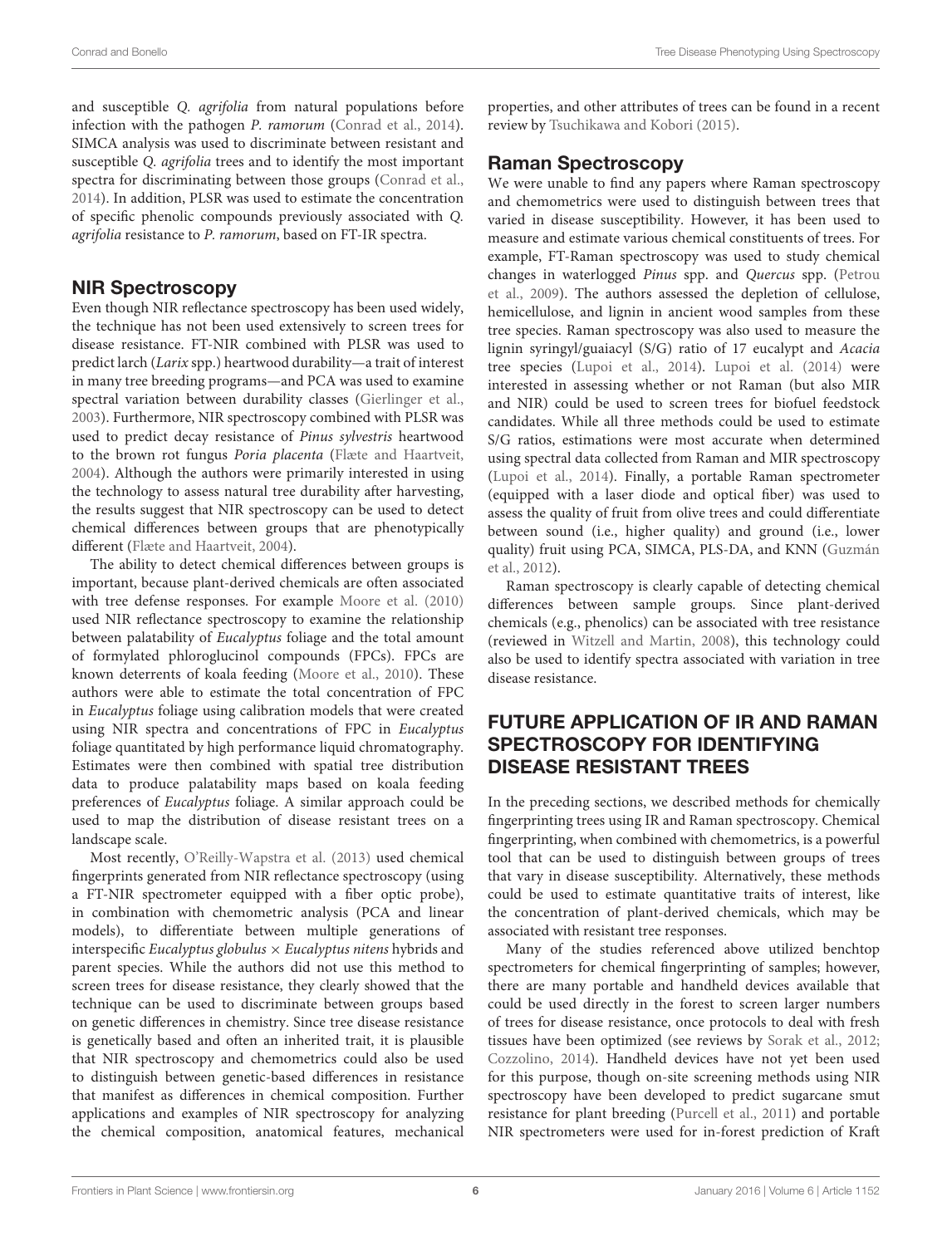pulp yield and cellulose content of standing trees [\(Meder et al.,](#page-9-26) [2011\)](#page-9-26). Although [Meder et al. \(2011\)](#page-9-26) acknowledge that their approach needs to be modified to improve accuracy of model predictions, they believe hand-held devices are a feasible, rapid, and low-cost alternative that can be used to screen trees for breeding programs.

Handheld or automated laboratory devices will need to be utilized if chemical fingerprinting by IR and Raman spectroscopy is to be implemented on more high-throughput scales to efficiently screen trees for disease resistance. Instruments for these types of analyses are commercially available and chemometric pipelines for analyzing large data sets are well established. The next steps will be to scale-up existing experiments using handheld and portable devices, increase sample diversity within training and testing data sets, and validate predictive models for in-forest assessment of tree resistance. Once these steps have been completed, chemical fingerprinting and chemometrics should be viewed as a reliable method

## **REFERENCES**

- <span id="page-8-8"></span>Allwood, J. W., Ellis, D. I., and Goodacre, R. (2008). Metabolomic technologies and their application to the study of plants and plant-host interactions. Physiol. Plant. 132, 117–135. doi: 10.1111/j.1399-3054.2007.01001.x
- <span id="page-8-20"></span>Barnes, R. J., Dhanoa, M. S., and Lister, S. J. (1989). Standard normal variate transformation and de-trending of near-infrared diffuse reflectance spectra. Appl. Spectrosc. 43, 772–777. doi: 10.1366/0003702894202201
- <span id="page-8-3"></span>Burnham, C. (1988). The restoration of the American chestnut: mendelian genetics may solve a problem that has resisted other approaches. Am. Sci. 76, 478–487.
- <span id="page-8-11"></span>Conrad, A. O., Rodriguez-Saona, L. E., McPherson, B. A., Wood, D. L., and Bonello, P. (2014). Identification of Quercus agrifolia (coast live oak) resistant to the invasive pathogen Phytophthora ramorum in native stands using Fourier-transform infrared (FT-IR) spectroscopy. Front. Plant Sci. 5:521. doi: 10.3389/fpls.2014.00521
- <span id="page-8-9"></span>Cozzolino, D. (2014). Use of infrared spectroscopy for in-field measurement and phenotyping of plant properties: instrumentation, data analysis, and examples. Appl. Spectrosc. Rev. 49, 564–584. doi: 10.1080/05704928.2013.878720
- <span id="page-8-14"></span>Diem, M. (1993). Introduction to Modern Vibrational Spectroscopy. New York, NY: Wiley.
- <span id="page-8-19"></span>Durgante, F. M., Higuchi, N., Almeida, A., and Vicentini, A. (2013). Species spectral signature: discriminating closely related plant species in the Amazon with near-infrared leaf-spectroscopy. For. Ecol. Manage. 291, 240–248. doi: 10.1016/j.foreco.2012.10.045
- <span id="page-8-12"></span>Ellis, D. I., and Goodacre, R. (2006). Metabolic fingerprinting in disease diagnosis: biomedical applications of infrared and Raman spectroscopy. Analyst 131, 875–885. doi: 10.1039/b602376m
- <span id="page-8-2"></span>Ennos, R. A. (2015). Resilience of forests to pathogens: an evolutionary ecology perspective. Forestry 88, 41–52. doi: 10.1093/forestry/cpu048
- <span id="page-8-22"></span>Fackler, K., Schwanninger, M., Gradinger, C., Hinterstoisser, B., and Messner, K. (2007). Qualitative and quantitative changes of beech wood degraded by woodrotting basidiomycetes monitored by Fourier transform infrared spectroscopic methods and multivariate data analysis. FEMS Microbiol. Lett. 271, 162–169. doi: 10.1111/j.1574-6968.2007.00712.x
- <span id="page-8-5"></span>Fiehn, O. (2001). Combining genomics, metabolome analysis, and biochemical modelling to understand metabolic networks. Comp. Funct. Genomics 2, 155–168. doi: 10.1002/cfg.82
- <span id="page-8-6"></span>Fiehn, O. (2002). Metabolomics – the link between genotypes and phenotypes. Plant Mol. Biol. 48, 155–171. doi: 10.1023/A:1013713905833
- <span id="page-8-24"></span>Flæte, P. O., and Haartveit, E. Y. (2004). Non-destructive prediction of decay resistance of Pinus sylvestris heartwood by near infrared spectroscopy. Scand. J. For. Res. 19, 55–63. doi: 10.1080/02827580410017852

for screening individuals in tree breeding programs and for managing forest diseases by identifying and utilizing naturally resistant trees.

# AUTHOR CONTRIBUTIONS

AC and PB discussed content and structure of review prior to writing review. AC reviewed relevant literature and compiled initial draft of review. PB reviewed first and subsequent drafts and contributed content. AC revised manuscript based on PB contributions and feedback.

# ACKNOWLEDGMENTS

The authors thank Dr. Caterina Villari and Dr. Luis Rodriguez-Saona for pre-submission reviews, and two reviewers of the first submission for providing constructive feedback that led to significant improvements in the quality of the document.

- <span id="page-8-16"></span>Foley, W. J., McIlwee, A., Lawler, I., Aragones, L., Woolnough, A. P., and Berding, N. (1998). Ecological applications of near infrared reflectance spectroscopy - a tool for rapid, cost-effective prediction of the composition of plant and animal tissues and aspects of animal performance. Oecologia 116, 293–305. doi: 10.1007/s004420050591
- <span id="page-8-0"></span>Frankel, S. J. (2008). Sudden oak death and Phytophthora ramorum in the USA: a management challenge. Australas. Plant Pathol. 37, 19–25. doi: 10.1071/AP07088
- <span id="page-8-18"></span>Gierlinger, N., Jacques, D., Schwanninger, M., Wimmer, R., Hinterstoisser, B., and Pâques, L. E. (2003). Rapid prediction of natural durability of larch heartwood using Fourier transform near-infrared spectroscopy. Can. J. For. Res. 33, 1727–1736. doi: 10.1139/x03-092
- <span id="page-8-7"></span>Goodacre, R., Vaidyanathan, S., Dunn, W. B., Harrigan, G. G., and Kell, D. B. (2004). Metabolomics by numbers: acquiring and understanding global metabolite data. Trends Biotechnol. 22, 245–252. doi: 10.1016/j.tibtech.2004.03.007
- <span id="page-8-15"></span>Guillén, M. D., and Cabo, N. (1997). Infrared spectroscopy in the study of edible oils and fats. J. Sci. Food Agric. 75, 1–11.
- <span id="page-8-21"></span>Guzmán, E., Baeten, V., Pierna, J. A. F., and García-Mesa, J. A. (2012). A portable Raman sensor for the rapid discrimination of olives according to fruit quality. Talanta 93, 94–98. doi: 10.1016/j.talanta.2012.01.053
- <span id="page-8-23"></span>Hardoim, P. R., Guerra, R., Rosa da Costa, A. M., Serrano, M. S., Sánchez, M. E., and Coelho, A. C. (2015). Temporal metabolic profiling of the Quercus suber - Phytophthora cinnamomi system by middle-infrared spectroscopy. For. Pathol. doi: 10.1111/efp.12229. [Epub ahead of print].
- <span id="page-8-13"></span>Li, L., Zhang, Q., and Huang, D. (2014). A review of imaging techniques for plant phenotyping. Sensors 14, 20078–20111. doi: 10.3390/s141120078
- <span id="page-8-1"></span>Liebhold, A. M., Brockerhoff, E. G., Garrett, L. J., Parke, J. L., and Britton, K. O. (2012). Live plant imports: the major pathway for forest insect and pathogen invasions of the US. Front. Ecol. Environ. 10, 135–143. doi: 10.1890/110198
- <span id="page-8-17"></span>Lupoi, J. S., Singh, S., Davis, M., Lee, D. J., Shepherd, M., and Simmons, B. A., et al. (2014). High-throughput prediction of eucalypt lignin syringyl/guaiacyl content using multivariate analysis: a comparison between mid-infrared, near-infrared, and Raman spectroscopies for model development. Biotechnol. Biofuels 7:93. doi: 10.1186/1754-6834-7-93
- <span id="page-8-4"></span>Martín, J. A., Solla, A., Venturas, M., Collada, C., Domínguez, J., Miranda, E., et al. (2015). Seven Ulmus minor clones tolerant to Ophiostoma novo-ulmi registered as forest reproductive material in Spain. iForest 8, 172–180. doi: 10.3832/ifor1224-008
- <span id="page-8-10"></span>Martin, J., Solla, A., Woodward, S., and Gil, L. (2005b). Fourier transform-infrared spectroscopy as a new method for evaluating host resistance in the Dutch elm disease complex. Tree Physiol. 25, 1331–1338. doi: 10.1093/treephys/25.10.1331